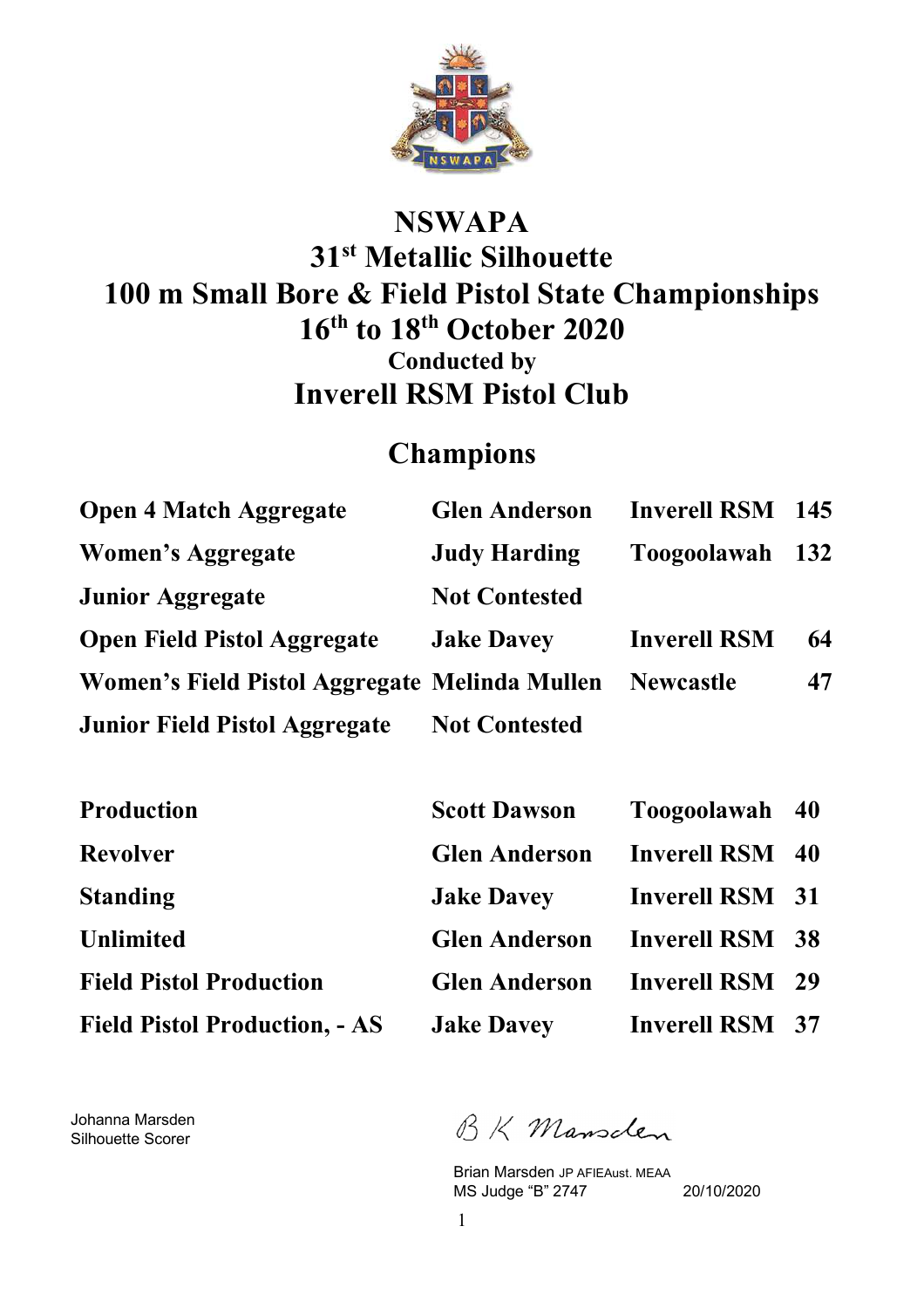## **100m Open Aggregate**

| Aggregate | <b>Top Surname</b> | Name         | Club                | Prod | Rev | <b>Stand</b> | Unlim |
|-----------|--------------------|--------------|---------------------|------|-----|--------------|-------|
| 145       | Anderson           | Glen         | Inverell RSM        | 40   | 40  | 27           | 38    |
| 140       | Davey              | Jake         | <b>Inverell RSM</b> | 40   | 35  | 31           | 34    |
| 135       | Dawson             | Scott        | Toogoolawah         | 40   | 36  | 27           | 32    |
| 134       | Anderson           | Tim          | Narrabri            | 36   | 33  | 27           | 38    |
| 132       | Harding            | Judy         | Toogoolawah         | 38   | 38  | 26           | 30    |
| 132       | Davey              | Tim          | Manilla             | 38   | 33  | 28           | 33    |
| 128       | Emery              | Kim          | Mt. Lindesay        | 36   | 34  | 27           | 31    |
| 122       | Van Ee             | Aidan        | Toogoolawah         | 36   | 37  | 19           | 30    |
| 117       | Jackes             | Kirsten      | Metropolitan PSQ    | 39   | 33  | 14           | 31    |
| 113       | Harding            | John         | Metropolitan PSQ    | 29   | 32  | 22           | 30    |
| 112       | Dawson             | Greg         | Armidale            | 33   | 32  | 23           | 24    |
| 103       | Mullen             | Melinda      | Newcastle           | 37   | 17  | 22           | 27    |
| 96        | Wilkins            | Paul         | Narrabri            | 32   | 32  | 13           | 19    |
| 95        | Williams           | Philip       | Mt. Lindesay        | 30   | 33  | 17           | 15    |
| 93        | <b>Ricketts</b>    | Robin        | Metro PSQ           | 29   | 21  | 16           | 27    |
| 92        | Marsden            | <b>Brian</b> | Newcastle           | 34   | 24  | 19           | 15    |
| 91        | Anderson           | Terry        | Narrabri            | 28   | 28  | 16           | 19    |
| 82        | Archibald          | Carmel       | Armidale            | 24   | 20  | 17           | 21    |
| 78        | Pavlou             | Andy         | Port Macquarie      | 19   | 28  | 13           | 18    |
| 54        | Davey              | Elizabeth    | <b>Inverell RSM</b> | 15   | 11  | 12           | 16    |
| 40        | Carter             | Peter        | Bowral              | 11   | 17  | 5            | 7     |
| 25        | Wilkins            | Janice       | Narrabri            | 13   | 12  | 0            | 0     |

## **100m Womens Aggregate**

| <b>Aggregate Top</b> | Surname   | <b>Name</b> | Club                | Prod | Rev | Stand | Unlim    |
|----------------------|-----------|-------------|---------------------|------|-----|-------|----------|
| 132                  | Harding   | Judy        | Toogoolawah         | 38   | 38  | 26    | 30       |
| 117                  | Jackes    | Kirsten     | Metropolitan PSQ    | 39   | 33  | 14    | 31       |
| 103                  | Mullen    | Melinda     | Newcastle           | 37   | 17  | 22    | 27       |
| 82                   | Archibald | Carmel      | Armidale            | 24   | 20  | 17    | 21       |
| 54                   | Davey     | Elizabeth   | <b>Inverell RSM</b> | 15   | 11  | 12    | 16       |
| 25                   | Wilkins   | Janice      | Narrabri            | 13   | 12  |       | $\Omega$ |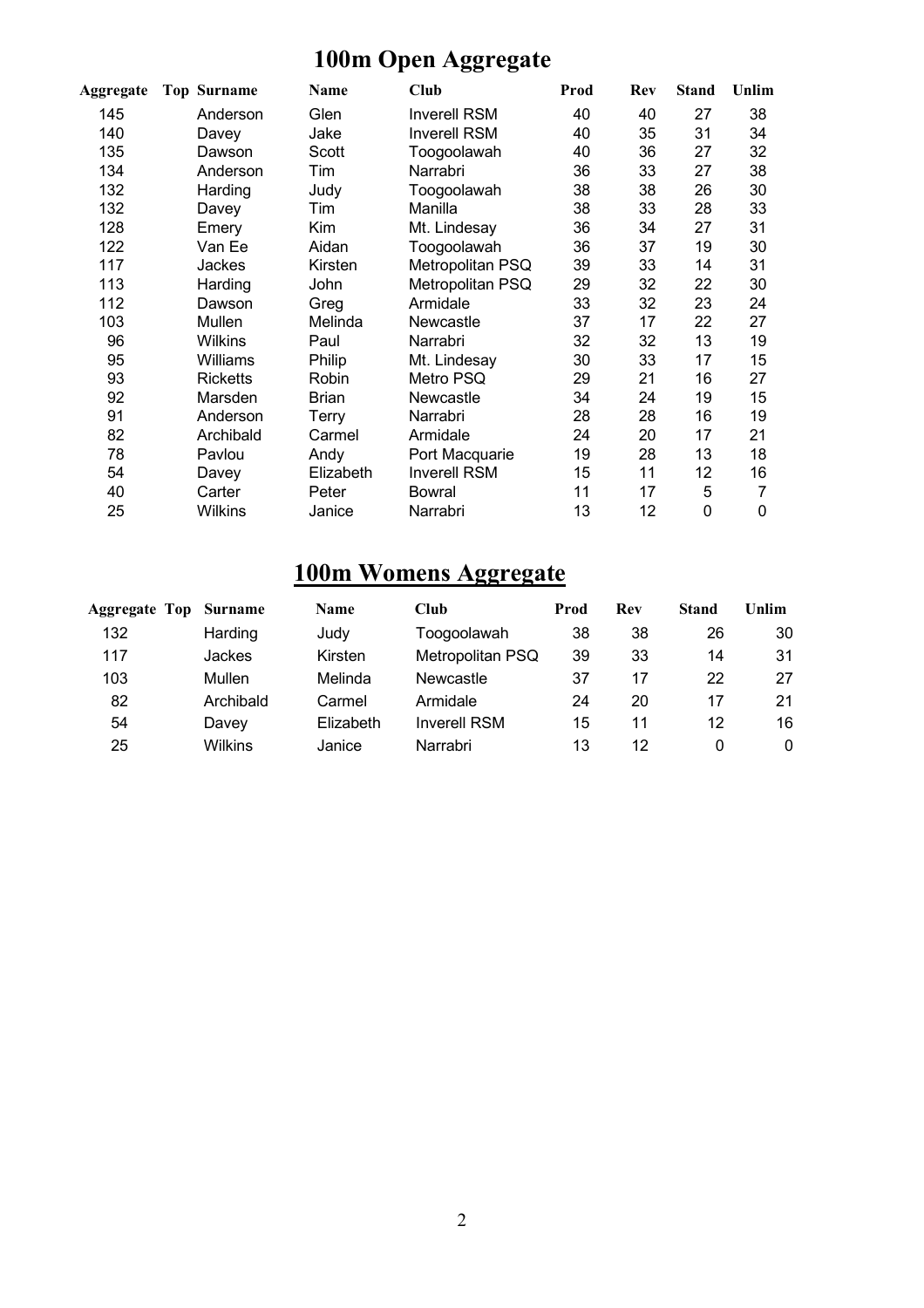# **Field Pistol Aggregate**

| Aggregate | Surname         | Name         | Club                | <b>Production</b> | Any Sight |
|-----------|-----------------|--------------|---------------------|-------------------|-----------|
| 64        | Davey           | Jake         | <b>Inverell RSM</b> | 27                | 37        |
| 62        | Anderson        | Glen         | <b>Inverell RSM</b> | 29                | 33        |
| 59        | Dawson          | Scott        | Toogoolawah         | 26                | 33        |
| 58        | Anderson        | Tim          | Narrabri            | 28                | 30        |
| 57        | Emery           | Kim          | Mt. Lindesay        | 26                | 31        |
| 56        | Marsden         | <b>Brian</b> | Newcastle           | 28                | 28        |
| 55        | Dawson          | Greg         | Armidale            | 26                | 29        |
| 55        | Davey           | Tim          | Manilla             | 22                | 33        |
| 48        | Harding         | John         | Metropolitan PSQ    | 23                | 25        |
| 47        | Mullen          | Melinda      | Newcastle           | 21                | 26        |
| 46        | Williams        | Philip       | Mt. Lindesay        | 23                | 23        |
| 45        | Harding         | Judy         | Toogoolawah         | 20                | 25        |
| 44        | Van Ee          | Aidan        | Toogoolawah         | 21                | 23        |
| 42        | Anderson        | Terry        | Narrabri            | 21                | 21        |
| 40        | Pavlou          | Andy         | Port Macquarie      | 18                | 22        |
| 34        | Jackes          | Kirsten      | Metropolitan PSQ    | 11                | 23        |
| 33        | Archibald       | Carmel       | Armidale            | 13                | 20        |
| 29        | <b>Ricketts</b> | Robin        | Metro PSQ           | 11                | 18        |
| 28        | Davey           | Elizabeth    | <b>Inverell RSM</b> | 13                | 15        |
| 10        | Wilkins         | Paul         | Narrabri            | 10                | 0         |

## **Ladies' Field Pistol Aggregate**

| Aggregate | <b>Surname</b> | <b>Name</b> | <b>Club</b>         | <b>Production</b> | Any Sight |
|-----------|----------------|-------------|---------------------|-------------------|-----------|
| 47        | Mullen         | Melinda     | Newcastle           | 21                | 26        |
| 45        | Harding        | Judv        | Toogoolawah         | 20                | 25        |
| 34        | <b>Jackes</b>  | Kirsten     | Metropolitan PSQ    | 11                | 23        |
| 33        | Archibald      | Carmel      | Armidale            | 13                | 20        |
| 28        | Davey          | Elizabeth   | <b>Inverell RSM</b> | 13                | 15        |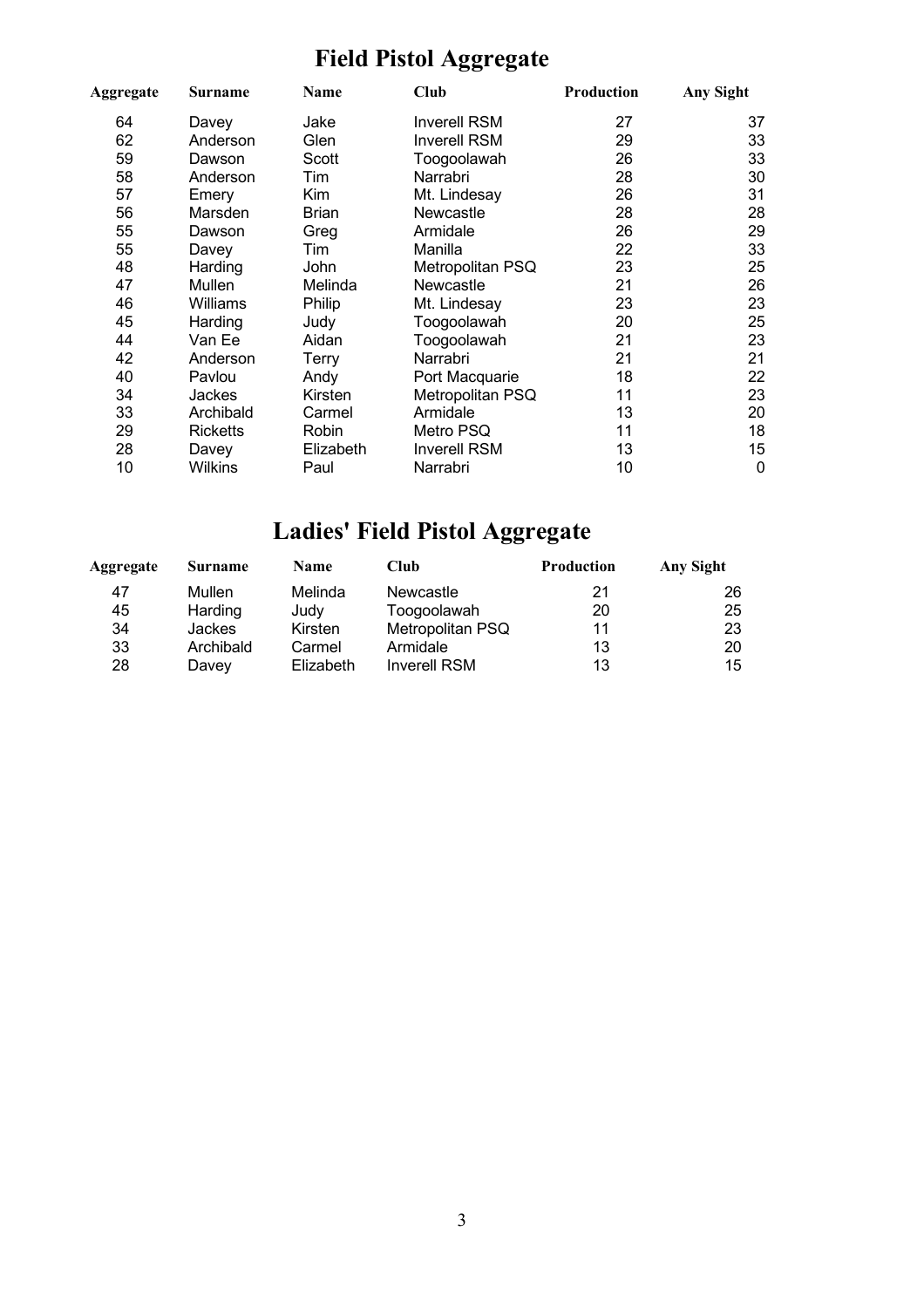### **100m Production Off Gun**

| <b>Name</b>  | <b>Surname</b>  | Club                |            | Grade Grade | <b>Total</b> | <b>Top</b>     |                |                | Chic Pig Turk Ram |    |
|--------------|-----------------|---------------------|------------|-------------|--------------|----------------|----------------|----------------|-------------------|----|
| Scott        | Dawson          | Toogoolawah         | <b>INT</b> |             | 40           | $\mathbf{1}$   | 10             | 10             | 10                | 10 |
| Jake         | Davey           | <b>Inverell RSM</b> | <b>INT</b> |             | 40           | $\overline{2}$ | 10             | 10             | 10                | 10 |
| Glen         | Anderson        | <b>Inverell RSM</b> | <b>INT</b> |             | 40           | 3              | 10             | 10             | 10                | 10 |
| Kirsten      | Jackes          | Metropolitan PSQ    | <b>INT</b> |             | 39           |                | 10             | 10             | 10                | 9  |
| Tim          | Davey           | Manilla             | <b>INT</b> |             | 38           |                | 10             | 10             | 8                 | 10 |
| Judy         | Harding         | Toogoolawah         | <b>INT</b> |             | 38           |                | 10             | 10             | 8                 | 10 |
| Melinda      | Mullen          | Newcastle           | AAA        |             | 37           |                | 10             | 9              | 10                | 8  |
| Kim          | Emery           | Mt. Lindesay        | <b>INT</b> |             | 36           |                | 10             | 10             | 8                 | 8  |
| Aidan        | Van Ee          | Toogoolawah         | AAA        |             | 36           |                | 10             | 10             | 8                 | 8  |
| Tim          | Anderson        | Narrabri            | <b>INT</b> |             | 36           |                | 10             | 10             | 9                 | 7  |
| <b>Brian</b> | Marsden         | Newcastle           | AAA        |             | 34           |                | 10             | 9              | 8                 | 7  |
| Greg         | Dawson          | Armidale            | AAA        |             | 33           |                | 10             | 8              | 9                 | 6  |
| Paul         | <b>Wilkins</b>  | Narrabri            | AAA        |             | 32           |                | 10             | 9              | 6                 | 7  |
| Philip       | Williams        | Mt. Lindesay        | AAA        |             | 30           |                | 10             | 7              | 6                 | 7  |
| Robin        | <b>Ricketts</b> | Metro PSQ           | <b>AAA</b> |             | 29           |                | 9              | 9              | 5                 | 6  |
| John         | Harding         | Metropolitan PSQ    | <b>INT</b> |             | 29           |                | 9              | 10             | 4                 | 6  |
| Terry        | Anderson        | Narrabri            | <b>AAA</b> |             | 28           |                | $\overline{7}$ | 8              | 6                 | 7  |
| Carmel       | Archibald       | Armidale            | AA         |             | 24           |                | 8              | $\overline{7}$ | 4                 | 5  |
| Andy         | Pavlou          | Port Macquarie      | AA         |             | 19           |                | 5              | 8              | 5                 | 1  |
| Elizabeth    | Davey           | <b>Inverell RSM</b> | B          |             | 15           |                | 3              | 5              | 3                 | 4  |
| Janice       | Wilkins         | Narrabri            | A          |             | 13           |                | 3              | 7              | $\overline{2}$    | 1  |
| Peter        | Carter          | <b>Bowral</b>       | B          |             | 11           |                | 4              | 6              | 0                 | 1  |

#### **100m Revolver Off Gun**

| Name    | <b>Surname</b> | <b>Club</b>         | Grade Grade | <b>Total</b> | Top |    |                | Chic Pig Turk Ram |    |
|---------|----------------|---------------------|-------------|--------------|-----|----|----------------|-------------------|----|
| Glen    | Anderson       | <b>Inverell RSM</b> | <b>INT</b>  | 40           |     | 10 | 10             | 10                | 10 |
| Judy    | Harding        | Toogoolawah         | <b>INT</b>  | 38           |     | 10 | 10             | 10                | 8  |
| Aidan   | Van Ee         | Toogoolawah         | AA          | 37           |     | 10 | 9              | 9                 | 9  |
| Scott   | Dawson         | Toogoolawah         | <b>INT</b>  | 36           |     | 10 | 10             | $\overline{7}$    | 9  |
| Jake    | Davey          | <b>Inverell RSM</b> | AAA         | 35           |     | 10 | 10             | 9                 | 6  |
| Kim     | Emery          | Mt. Lindesay        | INT         | 34           |     | 10 | 10             | 6                 | 8  |
| Kirsten | Jackes         | Metropolitan PSQ    | <b>INT</b>  | 33           |     | 10 | 9              | 6                 | 8  |
| Philip  | Williams       | Mt. Lindesay        | AAA         | 33           |     | 10 | 8              | 8                 | 7  |
| Tim     | Anderson       | Narrabri            | <b>INT</b>  | 33           |     | 10 | 10             | 8                 | 5  |
| Tim     | Davey          | Manilla             | INT         | 33           |     | 10 | 10             | 8                 | 5  |
| John    | Harding        | Metropolitan PSQ    | <b>INT</b>  | 32           |     | 10 | 9              | 6                 | 7  |
| Greg    | Dawson         | Armidale            | AA          | 32           |     | 9  | 9              | 9                 | 5  |
| Paul    | Wilkins        | Narrabri            | AAA         | 32           |     | 9  | 9              | 9                 | 5  |
| Andy    | Pavlou         | Port Macquarie      | A           | 28           |     | 7  | 9              | 7                 | 5  |
| Terry   | Anderson       | Narrabri            | AAA         | 28           |     | 9  | $\overline{7}$ | 8                 | 4  |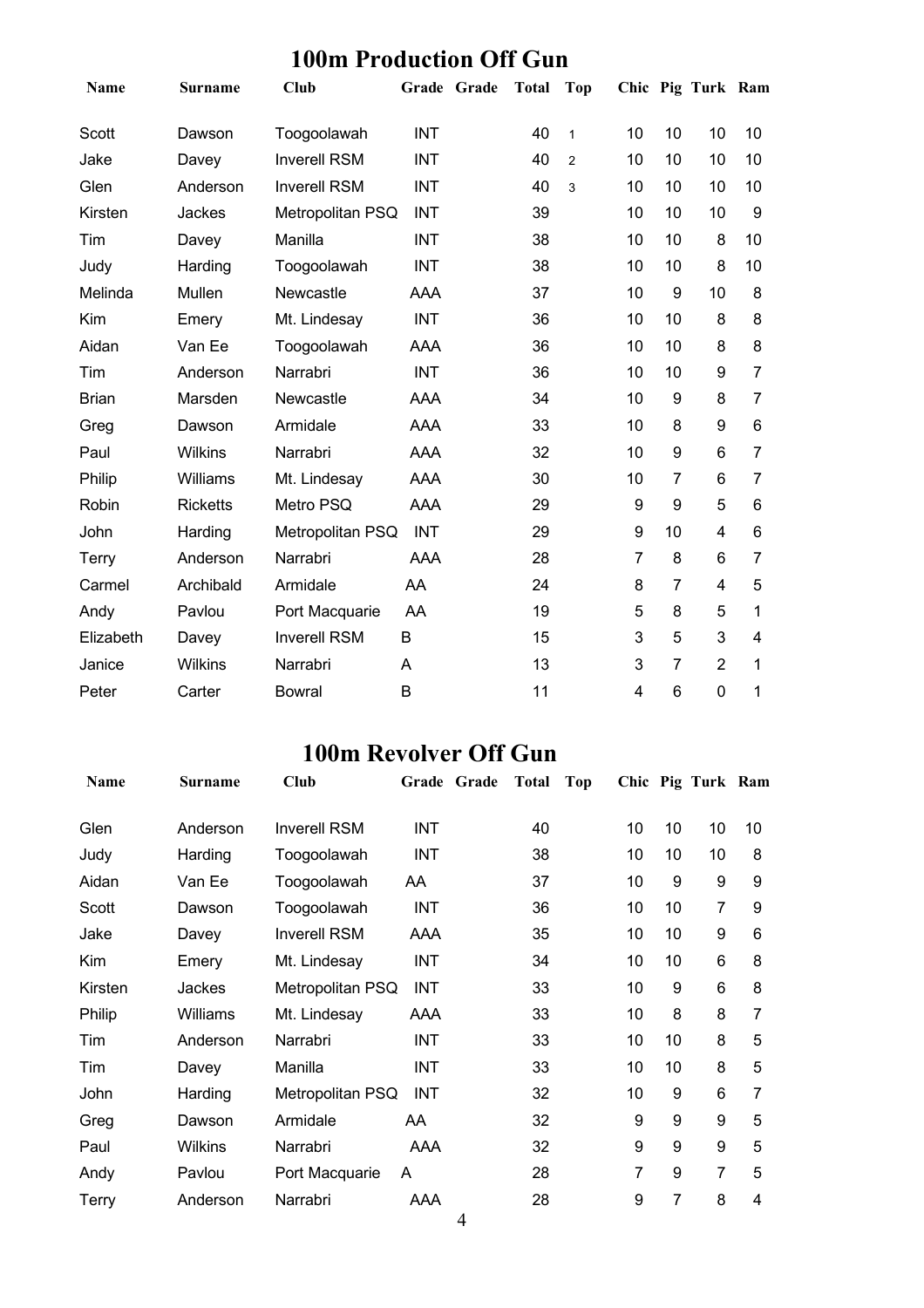| <b>Brian</b> | Marsden         | Newcastle           | AAA | 24 | 6 | 8 | 4 | 6        |
|--------------|-----------------|---------------------|-----|----|---|---|---|----------|
| Robin        | <b>Ricketts</b> | Metro PSQ           | AA  | 21 | 5 | 6 | 5 | 5        |
| Carmel       | Archibald       | Armidale            | AA  | 20 | 6 |   | 3 | 4        |
| Peter        | Carter          | Bowral              | в   | 17 | 5 | 6 | 3 | -3       |
| Melinda      | Mullen          | Newcastle           | AAA | 17 | 9 | 4 | 3 |          |
| Janice       | Wilkins         | Narrabri            | A   | 12 | 5 | 3 | 1 | 3        |
| Elizabeth    | Davey           | <b>Inverell RSM</b> | B   | 11 | 4 | 6 |   | $\Omega$ |

## **100m Standing Off Gun**

| <b>Name</b>  | <b>Surname</b>  | Club                 | Grade      | Grade | <b>Total</b> | <b>Top</b> |    |                | Chic Pig Turk Ram |                |
|--------------|-----------------|----------------------|------------|-------|--------------|------------|----|----------------|-------------------|----------------|
| Jake         | Davey           | <b>Inverell RSM</b>  | <b>INT</b> |       | 31           |            | 10 | 10             | 4                 | 7              |
| Tim          | Davey           | Manilla              | <b>INT</b> |       | 28           |            | 8  | 9              | 6                 | 5              |
| Tim          | Anderson        | Narrabri             | <b>INT</b> |       | 27           |            | 9  | 8              | 3                 | $\overline{7}$ |
| Kim          | Emery           | Mt. Lindesay         | INT        |       | 27           |            | 9  | 8              | 4                 | 6              |
| <b>Scott</b> | Dawson          | Toogoolawah          | <b>INT</b> |       | 27           |            | 8  | 8              | $\overline{7}$    | 4              |
| Glen         | Anderson        | <b>Inverell RSM</b>  | <b>INT</b> |       | 27           |            | 9  | 10             | 5                 | 3              |
| Judy         | Harding         | Toogoolawah          | <b>INT</b> |       | 26           |            | 8  | $\overline{7}$ | 5                 | 6              |
| Greg         | Dawson          | Armidale             | <b>AAA</b> |       | 23           |            | 9  | 9              | 5                 | 0              |
| John         | Harding         | Metropolitan PSQ     | <b>INT</b> |       | 22           |            | 8  | 5              | 4                 | 5              |
| Melinda      | Mullen          | Newcastle            | <b>INT</b> |       | 22           |            | 8  | 6              | 3                 | 5              |
| <b>Brian</b> | Marsden         | Newcastle            | AAA        |       | 19           |            | 7  | 6              | 3                 | 3              |
| Aidan        | Van Ee          | Toogoolawah          | AA         |       | 19           |            | 6  | 5              | 6                 | $\overline{2}$ |
| Carmel       | Archibald       | Armidale             | AA         |       | 17           |            | 5  | $\overline{7}$ | 4                 | 1              |
| Philip       | Williams        | Mt. Lindesay         | <b>AAA</b> |       | 17           |            | 7  | 6              | 3                 | 1              |
| Terry        | Anderson        | Narrabri             | AAA        |       | 16           |            | 3  | 4              | 5                 | 4              |
| Robin        | <b>Ricketts</b> | Metro PSQ            | AA         |       | 16           |            | 6  | 5              | 4                 | 1              |
| Kirsten      | Jackes          | Metropolitan PSQ AAA |            |       | 14           |            | 6  | 6              | 1                 | 1              |
| Paul         | <b>Wilkins</b>  | Narrabri             | AA         |       | 13           |            | 4  | 4              | $\overline{2}$    | 3              |
| Andy         | Pavlou          | Port Macquarie       | Α          |       | 13           |            | 7  | 5              | $\mathbf{1}$      | 0              |
| Elizabeth    | Davey           | <b>Inverell RSM</b>  | A          |       | 12           |            | 5  | 4              | $\overline{2}$    | 1              |
| Peter        | Carter          | <b>Bowral</b>        | A          |       | 5            |            | 0  | 5              | 0                 | 0              |

### **100m Unlimited Off Gun**

| <b>Name</b> | <b>Surname</b> | Club                | Grade      | Grade TotalTop Gun Chick Pig Turk Ram |   |    |    |   |   |
|-------------|----------------|---------------------|------------|---------------------------------------|---|----|----|---|---|
| Glen        | Anderson       | <b>Inverell RSM</b> | INT        | 38                                    | 1 | 10 | 10 | 9 | 9 |
| Tim         | Anderson       | Narrabri            | AAA        | 38                                    | 2 | 10 | 10 | 9 | 9 |
| Jake        | Davey          | <b>Inverell RSM</b> | AAA        | 34                                    |   | 9  | 10 | 6 | 9 |
| Tim         | Davey          | Manilla             | AAA        | 33                                    |   | 10 | 9  | 8 | 6 |
| Scott       | Dawson         | Toogoolawah         | <b>INT</b> | 32                                    |   | 10 | 8  | 8 | 6 |
| Kim         | Emery          | Mt. Lindesay        | <b>INT</b> | 31                                    |   | 10 | 9  | 5 | 7 |
| Kirsten     | Jackes         | <b>Metropolitan</b> | INT        | 31                                    |   | 9  | 10 | 8 | 4 |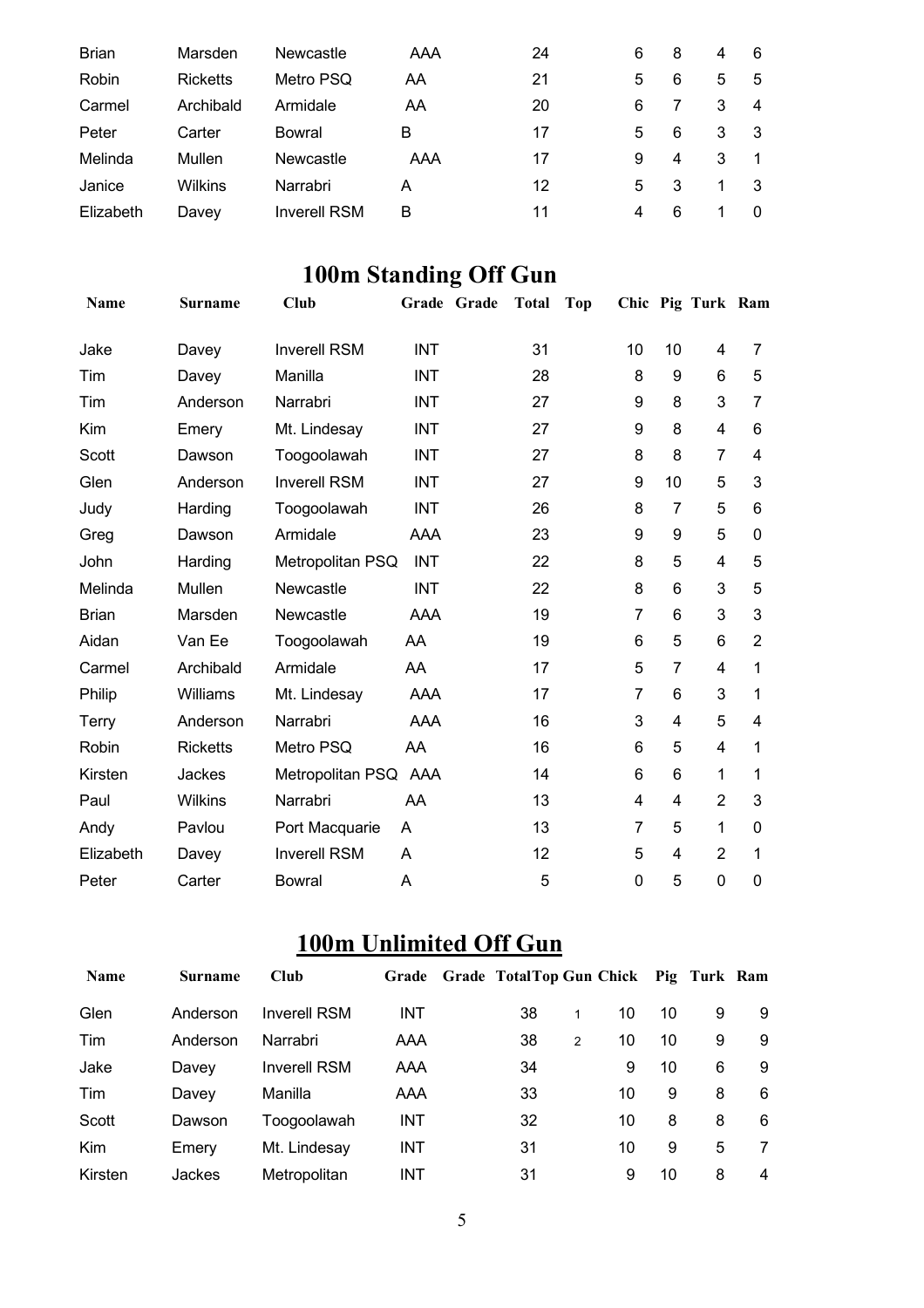| Harding         | Metropolitan        | AAA | 30 | 8              | 9  | 6              | 7              |
|-----------------|---------------------|-----|----|----------------|----|----------------|----------------|
| Harding         | Toogoolawah         | AAA | 30 | 10             | 7  | 7              | 6              |
| Van Ee          | Toogoolawah         | AA  | 30 | 10             | 9  | 5              | 6              |
| Mullen          | Newcastle           | AA. | 27 | 8              | 7  | 3              | 9              |
| <b>Ricketts</b> | Metro PSQ           | AAA | 27 | 10             | 10 | 3              | 4              |
| Dawson          | Armidale            | AA. | 24 | $\overline{7}$ | 9  | 5              | 3              |
| Archibald       | Armidale            | A   | 21 | 7              | 7  | 4              | 3              |
| Wilkins         | Narrabri            | AA  | 19 | 8              | 6  | $\overline{2}$ | 3              |
| Anderson        | Narrabri            | B   | 19 | 9              | 5  | 3              | $\overline{2}$ |
| Pavlou          | Port Macquarie      | A   | 18 | 9              | 5  | 2              | $\overline{2}$ |
| Davey           | <b>Inverell RSM</b> | B   | 16 | 5              | 4  | $\overline{4}$ | 3              |
| Marsden         | Newcastle           | AA  | 15 | 5              | 7  | 1              | $\overline{2}$ |
| Williams        | Mt. Lindesay        | AA  | 15 | 3              | 8  | 3              | 1              |
| Carter          | <b>Bowral</b>       | В   | 7  | 1              | 3  | $\overline{2}$ | 1              |
|                 |                     |     |    |                |    |                |                |

### **Field Pistol Production Off Gun**

| Name         | <b>Surname</b>  | Club                 | Grade      | Grade | <b>Total</b> | <b>Top</b> |    |                | Chic Pig Turk Ram |             |
|--------------|-----------------|----------------------|------------|-------|--------------|------------|----|----------------|-------------------|-------------|
| Glen         | Anderson        | <b>Inverell RSM</b>  | <b>INT</b> |       | 29           |            | 10 | $\overline{7}$ | 6                 | 6           |
| <b>Brian</b> | Marsden         | Newcastle            | AAA        |       | 28           |            | 10 | $\overline{7}$ | $\overline{7}$    | 4           |
| Tim          | Anderson        | Narrabri             | <b>INT</b> |       | 28           |            | 10 | 8              | 6                 | 4           |
| Jake         | Davey           | <b>Inverell RSM</b>  | <b>INT</b> |       | 27           |            | 10 | 8              | $\overline{4}$    | 5           |
| Scott        | Dawson          | Toogoolawah          | <b>INT</b> |       | 26           |            | 6  | 6              | 7                 | 7           |
| Greg         | Dawson          | Armidale             | AAA        |       | 26           |            | 9  | $\overline{7}$ | 5                 | 5           |
| Kim          | Emery           | Mt. Lindesay         | <b>INT</b> |       | 26           |            | 7  | 9              | 6                 | 4           |
| John         | Harding         | Metropolitan PSQ     | <b>INT</b> |       | 23           |            | 9  | 5              | 4                 | 5           |
| Philip       | Williams        | Mt. Lindesay         | AAA        |       | 23           |            | 9  | 6              | 5                 | 3           |
| Tim          | Davey           | Manilla              | <b>INT</b> |       | 22           |            | 9  | 8              | $\overline{2}$    | 3           |
| Melinda      | Mullen          | Newcastle            | AAA        |       | 21           |            | 4  | 6              | 6                 | 5           |
| Aidan        | Van Ee          | Toogoolawah          | A          |       | 21           |            | 8  | $\overline{7}$ | $\overline{2}$    | 4           |
| Terry        | Anderson        | Narrabri             | AAA        |       | 21           |            | 10 | 5              | 3                 | 3           |
| Judy         | Harding         | Toogoolawah          | <b>INT</b> |       | 20           |            | 7  | $\overline{7}$ | $\overline{2}$    | 4           |
| Andy         | Pavlou          | Port Macquarie       | A          |       | 18           |            | 3  | 5              | 5                 | 5           |
| Elizabeth    | Davey           | <b>Inverell RSM</b>  | B          |       | 13           |            | 4  | 4              | $\overline{2}$    | 3           |
| Carmel       | Archibald       | Armidale             | AA         |       | 13           |            | 6  | 4              | 3                 | 0           |
| Kirsten      | Jackes          | Metropolitan PSQ AAA |            |       | 11           |            | 5  | 3              | 1                 | 2           |
| Robin        | <b>Ricketts</b> | Metro PSQ            | AA         |       | 11           |            | 5  | 4              | $\overline{2}$    | $\mathbf 0$ |
| Paul         | <b>Wilkins</b>  | Narrabri             | AA         |       | 10           |            | 3  | 5              | 1                 | 1           |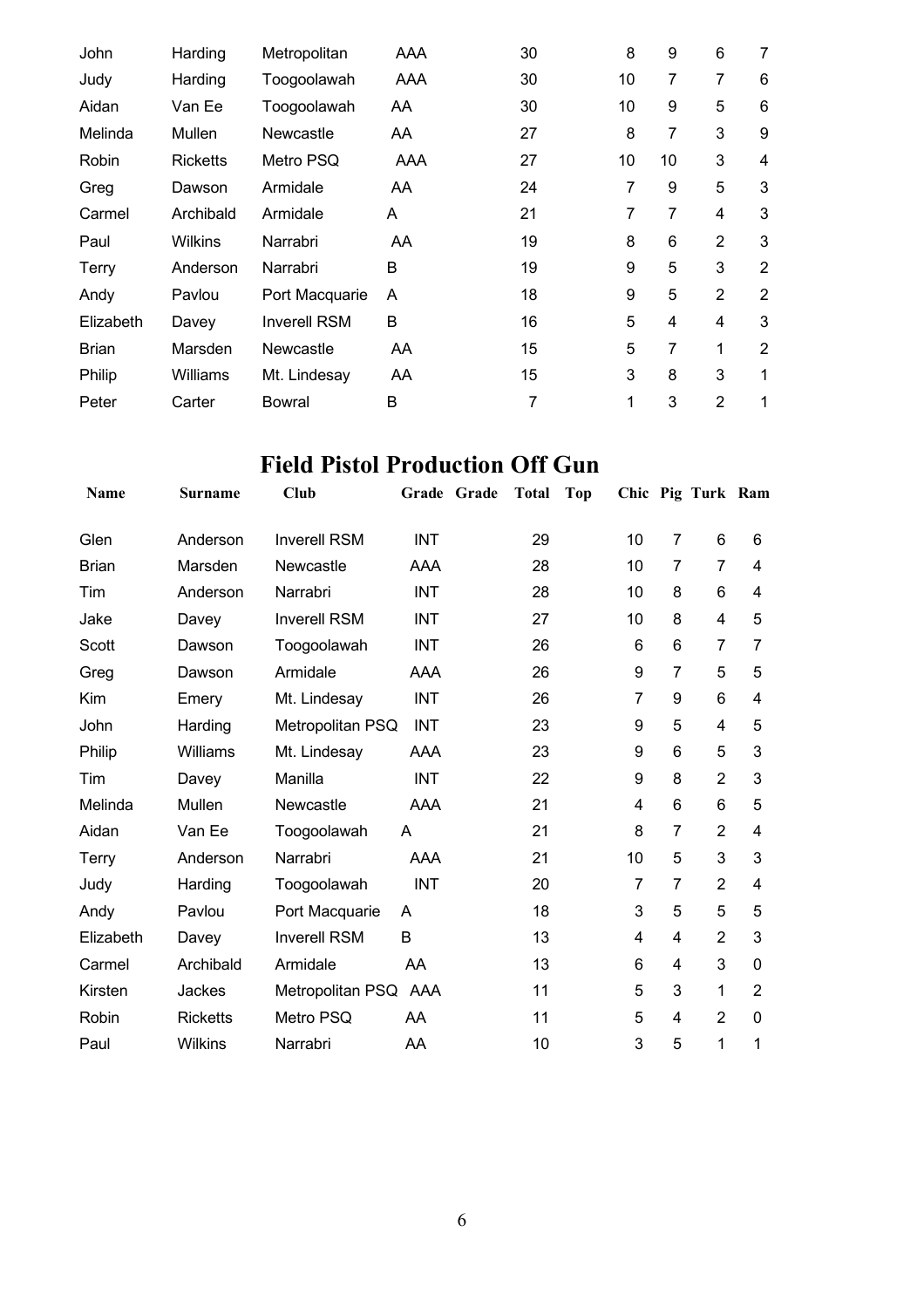# **Field Pistol Any Sight Off Gun**

| <b>Name</b>  | <b>Surname</b>  | Club                | Grade      | Grade | <b>Total</b> | <b>Top</b> |                |                 | Chic Pig Turk Ram |                |
|--------------|-----------------|---------------------|------------|-------|--------------|------------|----------------|-----------------|-------------------|----------------|
| Jake         | Davey           | <b>Inverell RSM</b> | <b>AAA</b> |       | 37           |            | 10             | 10              | 9                 | 8              |
| Scott        | Dawson          | Toogoolawah         | <b>INT</b> |       | 33           |            | 9              | 10              | 7                 | 7              |
| Glen         | Anderson        | <b>Inverell RSM</b> | <b>INT</b> |       | 33           |            | 10             | 10              | 6                 | 7              |
| Tim          | Davey           | Manilla             | INT        |       | 33           |            | 10             | 8               | 10                | 5              |
| Kim          | Emery           | Mt. Lindesay        | <b>INT</b> |       | 31           |            | 10             | 9               | 5                 | 7              |
| Tim          | Anderson        | Narrabri            | <b>AAA</b> |       | 30           |            | 10             | 9               | 4                 | 7              |
| Greg         | Dawson          | Armidale            | <b>AAA</b> |       | 29           |            | 9              | 8               | $\overline{7}$    | 5              |
| <b>Brian</b> | Marsden         | Newcastle           | <b>AAA</b> |       | 28           |            | 9              | 9               | 6                 | 4              |
| Melinda      | Mullen          | Newcastle           | AAA        |       | 26           |            | 7              | $6\phantom{1}6$ | 6                 | 7              |
| John         | Harding         | Metropolitan PSQ    | AAA        |       | 25           |            | 9              | $\overline{7}$  | 3                 | 6              |
| Judy         | Harding         | Toogoolawah         | AAA        |       | 25           |            | 9              | $\overline{7}$  | 4                 | 5              |
| Kirsten      | Jackes          | Metropolitan PSQ AA |            |       | 23           |            | 8              | 5               | 5                 | 5              |
| Aidan        | Van Ee          | Toogoolawah         | A          |       | 23           |            | 6              | 9               | 4                 | 4              |
| Philip       | Williams        | Mt. Lindesay        | AA         |       | 23           |            | $\overline{7}$ | $\overline{7}$  | 6                 | 3              |
| Andy         | Pavlou          | Port Macquarie      | A          |       | 22           |            | 6              | 6               | 3                 | 7              |
| <b>Terry</b> | Anderson        | Narrabri            | AAA        |       | 21           |            | 5              | 7               | 5                 | 4              |
| Carmel       | Archibald       | Armidale            | AA         |       | 20           |            | 6              | 7               | 3                 | 4              |
| Robin        | <b>Ricketts</b> | Metro PSQ           | A          |       | 18           |            | 6              | 4               | 5                 | 3              |
| Elizabeth    | Davey           | <b>Inverell RSM</b> | B          |       | 15           |            | 5              | 5               | 3                 | $\overline{2}$ |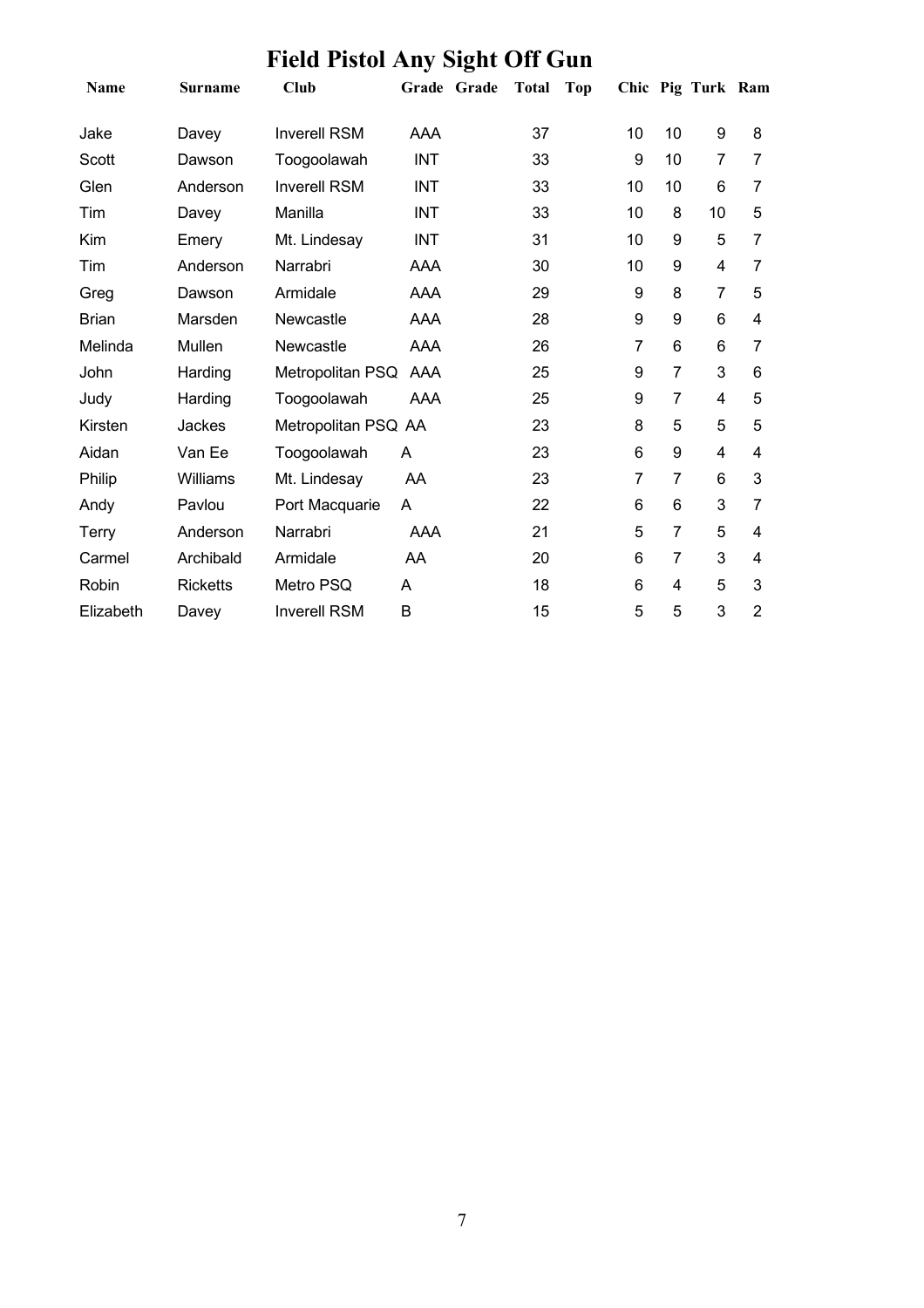### **100m Production**

| Name         |                | <b>Surname</b>  | <b>Club</b>         |    | Grade Total Shoot Chick |                | Pig            | Turk Ram                |                |
|--------------|----------------|-----------------|---------------------|----|-------------------------|----------------|----------------|-------------------------|----------------|
| Grade        | <b>INT</b>     |                 |                     |    |                         |                |                |                         |                |
| Scott        |                | Dawson          | Toogoolawah         | 40 | 1                       | 10             | 10             | 10                      | 10             |
| Jake         |                | Davey           | <b>Inverell RSM</b> | 40 | $\overline{2}$          | 10             | 10             | 10                      | 10             |
| Glen         |                | Anderson        | <b>Inverell RSM</b> | 40 | 3                       | 10             | 10             | 10                      | 10             |
| Kirsten      |                | Jackes          | Metropolitan PSQ    | 39 |                         | 10             | 10             | 10                      | 9              |
| Tim          |                | Davey           | Manilla             | 38 |                         | 10             | 10             | 8                       | 10             |
| Judy         |                | Harding         | Toogoolawah         | 38 |                         | 10             | 10             | 8                       | 10             |
| Kim          |                | Emery           | Mt. Lindesay        | 36 |                         | 10             | 10             | 8                       | 8              |
| Tim          |                | Anderson        | Narrabri            | 36 |                         | 10             | 10             | 9                       | $\overline{7}$ |
| John         |                | Harding         | Metropolitan PSQ    | 29 |                         | 9              | 10             | $\overline{\mathbf{4}}$ | 6              |
| Grade        | AAA            |                 |                     |    |                         |                |                |                         |                |
| Melinda      |                | Mullen          | Newcastle           | 37 |                         | 10             | 9              | 10                      | 8              |
| Aidan        |                | Van Ee          | Toogoolawah         | 36 |                         | 10             | 10             | 8                       | 8              |
| <b>Brian</b> |                | Marsden         | Newcastle           | 34 |                         | 10             | 9              | 8                       | 7              |
| Greg         |                | Dawson          | Armidale            | 33 |                         | 10             | 8              | 9                       | 6              |
| Paul         |                | Wilkins         | Narrabri            | 32 |                         | 10             | 9              | 6                       | $\overline{7}$ |
| Philip       |                | Williams        | Mt. Lindesay        | 30 |                         | 10             | $\overline{7}$ | 6                       | $\overline{7}$ |
| Robin        |                | <b>Ricketts</b> | Metro PSQ           | 29 |                         | 9              | 9              | 5                       | 6              |
| Terry        |                | Anderson        | Narrabri            | 28 |                         | $\overline{7}$ | 8              | $6\phantom{1}6$         | $\overline{7}$ |
| Grade        | AA             |                 |                     |    |                         |                |                |                         |                |
| Carmel       |                | Archibald       | Armidale            | 24 |                         | 8              | 7              | 4                       | 5              |
| Andy         |                | Pavlou          | Port Macquarie      | 19 |                         | 5              | 8              | 5                       | $\mathbf 1$    |
| Grade        | $\overline{A}$ |                 |                     |    |                         |                |                |                         |                |
| Janice       |                | Wilkins         | Narrabri            | 13 |                         | 3              | $\overline{7}$ | $\overline{2}$          | 1              |
| Grade        | B              |                 |                     |    |                         |                |                |                         |                |
| Elizabeth    |                | Davey           | <b>Inverell RSM</b> | 15 |                         | 3              | 5              | 3                       | 4              |
| Peter        |                | Carter          | <b>Bowral</b>       | 11 |                         | 4              | 6              | $\mathbf 0$             | 1              |

### **100m Revolver**

| <b>Name</b> | Surname    | Club                |    | Grade Total Shoot Chick | Pig | Turk Ram |    |
|-------------|------------|---------------------|----|-------------------------|-----|----------|----|
| Grade       | <b>INT</b> |                     |    |                         |     |          |    |
| Glen        | Anderson   | <b>Inverell RSM</b> | 40 | 10                      | 10  | 10       | 10 |
| Judy        | Harding    | Toogoolawah         | 38 | 10                      | 10  | 10       | 8  |
| Scott       | Dawson     | Toogoolawah         | 36 | 10                      | 10  | 7        | 9  |
| <b>Kim</b>  | Emery      | Mt. Lindesay        | 34 | 10                      | 10  | 6        | 8  |
| Kirsten     | Jackes     | Metropolitan PSQ    | 33 | 10                      | 9   | 6        | 8  |
| Tim         | Anderson   | Narrabri            | 33 | 10                      | 10  | 8        | 5  |
| Tim         | Davey      | Manilla             | 33 | 10                      | 10  | 8        | 5  |
| John        | Harding    | Metropolitan PSQ    | 32 | 10                      | 9   | 6        |    |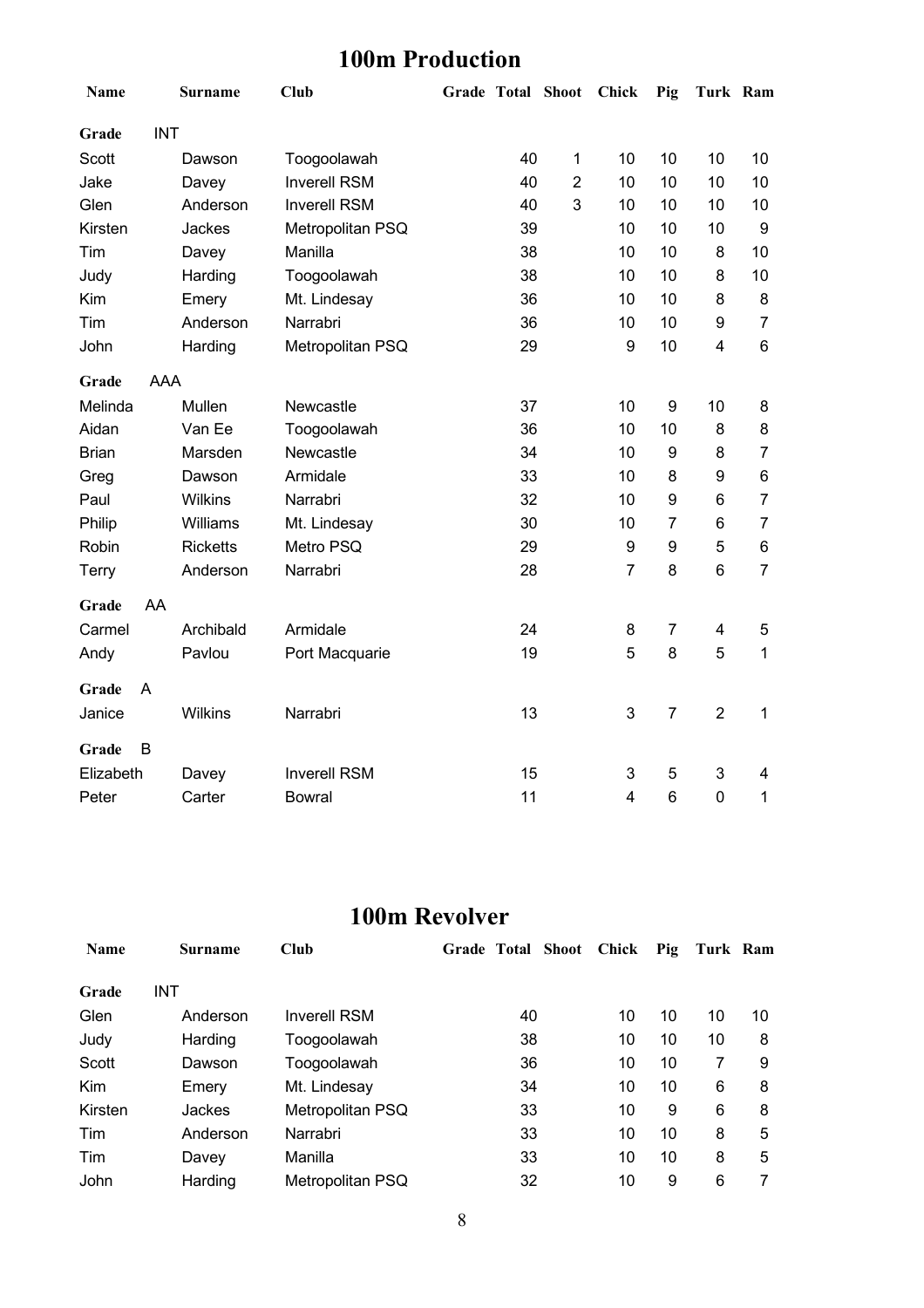| Grade        | AAA |                 |                     |    |                  |    |                  |                         |
|--------------|-----|-----------------|---------------------|----|------------------|----|------------------|-------------------------|
| Jake         |     | Davey           | <b>Inverell RSM</b> | 35 | 10               | 10 | 9                | $\,6$                   |
| Philip       |     | Williams        | Mt. Lindesay        | 33 | 10               | 8  | 8                | 7                       |
| Paul         |     | <b>Wilkins</b>  | Narrabri            | 32 | 9                | 9  | 9                | 5                       |
| Terry        |     | Anderson        | Narrabri            | 28 | $\boldsymbol{9}$ | 7  | 8                | $\overline{\mathbf{4}}$ |
| <b>Brian</b> |     | Marsden         | Newcastle           | 24 | $6\phantom{1}6$  | 8  | 4                | $\,6$                   |
| Melinda      |     | Mullen          | Newcastle           | 17 | 9                | 4  | 3                | 1                       |
| Grade        | AA  |                 |                     |    |                  |    |                  |                         |
| Aidan        |     | Van Ee          | Toogoolawah         | 37 | 10               | 9  | 9                | 9                       |
| Greg         |     | Dawson          | Armidale            | 32 | 9                | 9  | $\boldsymbol{9}$ | 5                       |
| Robin        |     | <b>Ricketts</b> | Metro PSQ           | 21 | 5                | 6  | 5                | 5                       |
| Carmel       |     | Archibald       | Armidale            | 20 | $6\phantom{1}6$  | 7  | 3                | $\overline{4}$          |
| Grade        | A   |                 |                     |    |                  |    |                  |                         |
| Andy         |     | Pavlou          | Port Macquarie      | 28 | $\overline{7}$   | 9  | 7                | 5                       |
| Janice       |     | <b>Wilkins</b>  | Narrabri            | 12 | 5                | 3  | 1                | $\mathfrak{3}$          |
| Grade        | B   |                 |                     |    |                  |    |                  |                         |
| Peter        |     | Carter          | <b>Bowral</b>       | 17 | 5                | 6  | 3                | $\mathbf{3}$            |
| Elizabeth    |     | Davey           | <b>Inverell RSM</b> | 11 | $\overline{4}$   | 6  | 1                | $\mathbf 0$             |

## **100m Standing**

| Name         |            | <b>Surname</b>  | Club                |    | <b>Grade Total Shoot</b> | <b>Chick</b>   | Pig            | Turk Ram       |                |
|--------------|------------|-----------------|---------------------|----|--------------------------|----------------|----------------|----------------|----------------|
| Grade        | <b>INT</b> |                 |                     |    |                          |                |                |                |                |
| Jake         |            | Davey           | <b>Inverell RSM</b> | 31 |                          | 10             | 10             | 4              | 7              |
| Tim          |            | Davey           | Manilla             | 28 |                          | 8              | 9              | 6              | 5              |
| Tim          |            | Anderson        | Narrabri            | 27 |                          | 9              | 8              | 3              | 7              |
| Kim          |            | Emery           | Mt. Lindesay        | 27 |                          | 9              | 8              | 4              | 6              |
| Scott        |            | Dawson          | Toogoolawah         | 27 |                          | 8              | 8              | $\overline{7}$ | 4              |
| Glen         |            | Anderson        | <b>Inverell RSM</b> | 27 |                          | 9              | 10             | 5              | 3              |
| Judy         |            | Harding         | Toogoolawah         | 26 |                          | 8              | $\overline{7}$ | 5              | 6              |
| John         |            | Harding         | Metropolitan PSQ    | 22 |                          | 8              | 5              | 4              | $\mathbf 5$    |
| Melinda      |            | Mullen          | Newcastle           | 22 |                          | 8              | 6              | 3              | 5              |
| Grade        | AAA        |                 |                     |    |                          |                |                |                |                |
| Greg         |            | Dawson          | Armidale            | 23 |                          | 9              | 9              | 5              | 0              |
| <b>Brian</b> |            | Marsden         | Newcastle           | 19 |                          | $\overline{7}$ | 6              | 3              | 3              |
| Philip       |            | Williams        | Mt. Lindesay        | 17 |                          | 7              | 6              | 3              | 1              |
| Terry        |            | Anderson        | Narrabri            | 16 |                          | 3              | 4              | 5              | 4              |
| Kirsten      |            | Jackes          | Metropolitan PSQ    | 14 |                          | 6              | 6              | 1              | 1              |
| Grade        | AA         |                 |                     |    |                          |                |                |                |                |
| Aidan        |            | Van Ee          | Toogoolawah         | 19 |                          | 6              | 5              | 6              | $\overline{2}$ |
| Carmel       |            | Archibald       | Armidale            | 17 |                          | 5              | 7              | 4              | 1              |
| Robin        |            | <b>Ricketts</b> | Metro PSQ           | 16 |                          | 6              | 5              | 4              | 1              |
| Paul         |            | Wilkins         | Narrabri            | 13 |                          | 4              | 4              | $\overline{2}$ | 3              |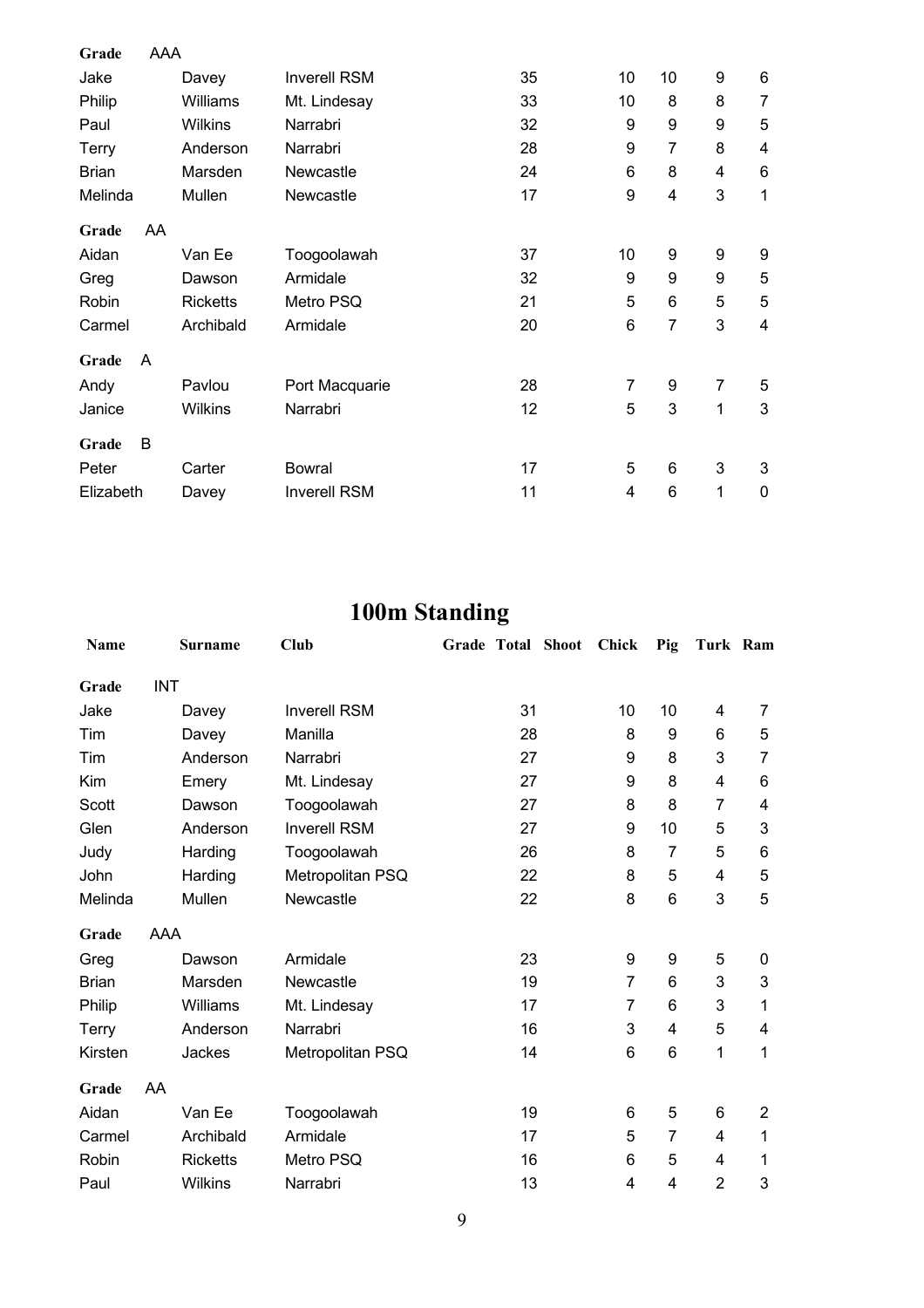| Grade A   |        |                     |    |              |             |              |                |
|-----------|--------|---------------------|----|--------------|-------------|--------------|----------------|
| Andy      | Pavlou | Port Macquarie      | 13 |              | $5^{\circ}$ | $\mathbf{1}$ | $\Omega$       |
| Elizabeth | Davey  | <b>Inverell RSM</b> | 12 | 5.           | 4           |              | $\overline{1}$ |
| Peter     | Carter | Bowral              | -5 | <sup>n</sup> | - 5         |              | 0              |

#### **100m Unlimited**

| Name         |            | <b>Surname</b>  | <b>Club</b>         | Grade Total Shoot |                | <b>Chick</b> | Pig             | Turk Ram       |                           |
|--------------|------------|-----------------|---------------------|-------------------|----------------|--------------|-----------------|----------------|---------------------------|
| Grade        | <b>INT</b> |                 |                     |                   |                |              |                 |                |                           |
| Glen         |            | Anderson        | <b>Inverell RSM</b> |                   | 38             | 10           | 10              | 9              | 9                         |
| Scott        |            | Dawson          | Toogoolawah         |                   | 32             | 10           | 8               | 8              | 6                         |
| Kim          |            | Emery           | Mt. Lindesay        |                   | 31             | 10           | 9               | 5              | $\overline{7}$            |
| Kirsten      |            | Jackes          | Metropolitan        |                   | 31             | 9            | 10              | 8              | $\overline{\mathbf{4}}$   |
| Grade        | <b>AAA</b> |                 |                     |                   |                |              |                 |                |                           |
| Tim          |            | Anderson        | Narrabri            |                   | 38             | 10           | 10              | 9              | 9                         |
| Jake         |            | Davey           | <b>Inverell RSM</b> |                   | 34             | 9            | 10              | 6              | $\boldsymbol{9}$          |
| Tim          |            | Davey           | Manilla             |                   | 33             | 10           | 9               | 8              | $\,6$                     |
| John         |            | Harding         | Metropolitan        |                   | 30             | 8            | 9               | 6              | $\overline{7}$            |
| Judy         |            | Harding         | Toogoolawah         |                   | 30             | 10           | $\overline{7}$  | $\overline{7}$ | $\,6\,$                   |
| Robin        |            | <b>Ricketts</b> | Metro PSQ           |                   | 27             | 10           | 10              | 3              | $\overline{\mathbf{4}}$   |
| Grade        | AA         |                 |                     |                   |                |              |                 |                |                           |
| Aidan        |            | Van Ee          | Toogoolawah         |                   | 30             | 10           | 9               | 5              | 6                         |
| Melinda      |            | Mullen          | Newcastle           |                   | 27             | 8            | $\overline{7}$  | 3              | $\boldsymbol{9}$          |
| Greg         |            | Dawson          | Armidale            |                   | 24             | 7            | 9               | 5              | $\ensuremath{\mathsf{3}}$ |
| Paul         |            | Wilkins         | Narrabri            |                   | 19             | 8            | $6\phantom{1}6$ | $\overline{2}$ | $\ensuremath{\mathsf{3}}$ |
| <b>Brian</b> |            | Marsden         | Newcastle           |                   | 15             | 5            | $\overline{7}$  | $\mathbf{1}$   | $\boldsymbol{2}$          |
| Philip       |            | Williams        | Mt. Lindesay        |                   | 15             | 3            | 8               | 3              | $\mathbf 1$               |
| Grade        | A          |                 |                     |                   |                |              |                 |                |                           |
| Carmel       |            | Archibald       | Armidale            |                   | 21             | 7            | $\overline{7}$  | 4              | 3                         |
| Andy         |            | Pavlou          | Port Macquarie      |                   | 18             | 9            | 5               | $\overline{2}$ | $\overline{2}$            |
| Grade        | B          |                 |                     |                   |                |              |                 |                |                           |
| Terry        |            | Anderson        | Narrabri            |                   | 19             | 9            | 5               | 3              | $\overline{c}$            |
| Elizabeth    |            | Davey           | <b>Inverell RSM</b> |                   | 16             | 5            | $\overline{4}$  | 4              | $\ensuremath{\mathsf{3}}$ |
| Peter        |            | Carter          | <b>Bowral</b>       |                   | $\overline{7}$ | $\mathbf{1}$ | 3               | $\overline{2}$ | 1                         |

### **Field Pistol Production**

| Name  | <b>Surname</b> | <b>Club</b>         | Grade Total Shoot Chick Pig Turk Ram |    |   |   |   |
|-------|----------------|---------------------|--------------------------------------|----|---|---|---|
| Grade | <b>INT</b>     |                     |                                      |    |   |   |   |
| Glen  | Anderson       | <b>Inverell RSM</b> | 29                                   | 10 |   | 6 | 6 |
| Tim   | Anderson       | Narrabri            | 28                                   | 10 | 8 | 6 | 4 |
| Jake  | Davey          | <b>Inverell RSM</b> | 27                                   | 10 | 8 | 4 | 5 |
| Scott | Dawson         | Toogoolawah         | 26                                   | 6  | 6 |   |   |
| Kim   | Emery          | Mt. Lindesay        | 26                                   |    | 9 | 6 |   |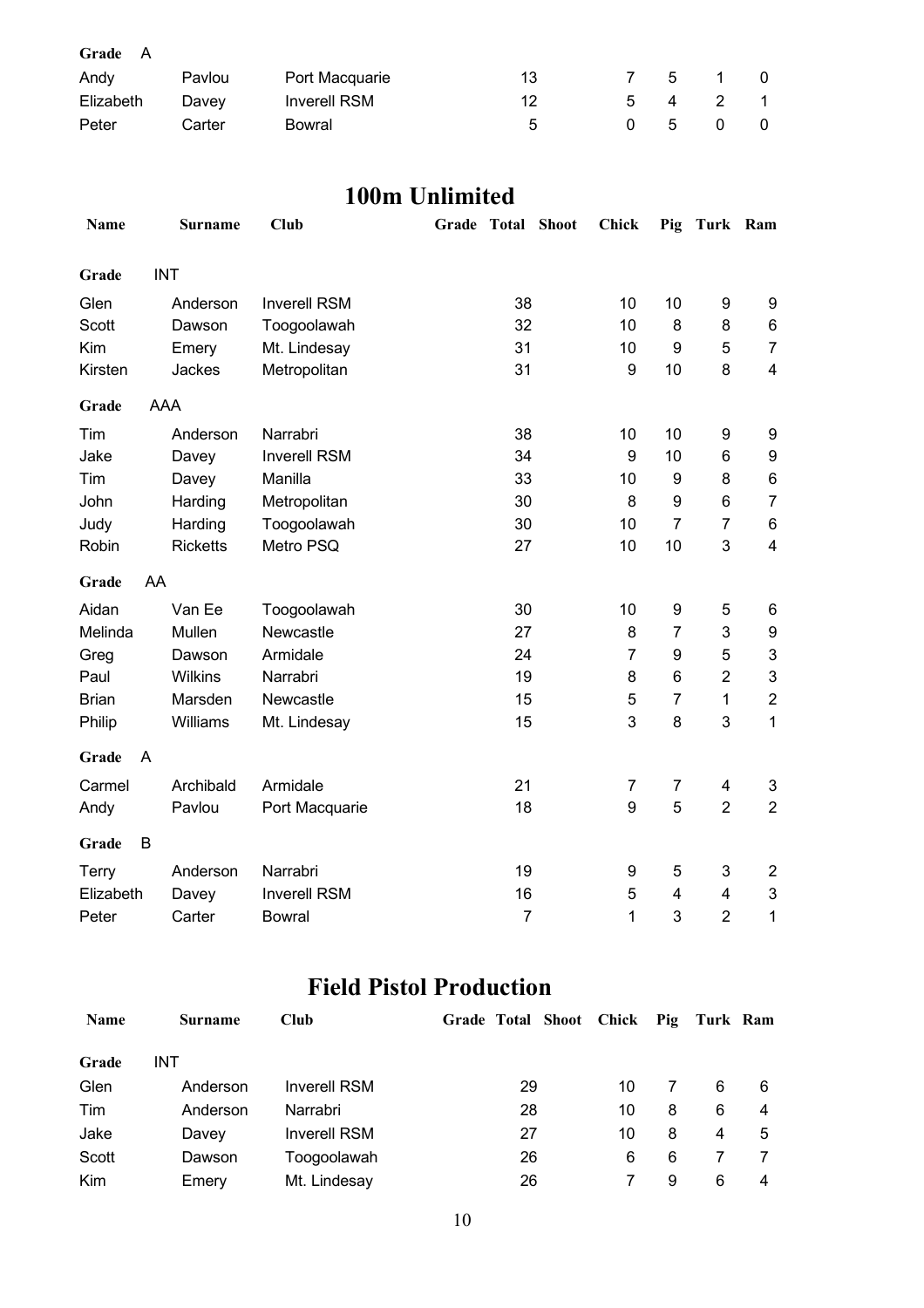| John         |     | Harding         | Metropolitan PSQ    | 23 | 9              | 5              | 4              | 5                         |
|--------------|-----|-----------------|---------------------|----|----------------|----------------|----------------|---------------------------|
| Tim          |     | Davey           | Manilla             | 22 | 9              | 8              | $\overline{2}$ | $\mathfrak{3}$            |
| Judy         |     | Harding         | Toogoolawah         | 20 | $\overline{7}$ | 7              | $\overline{2}$ | $\overline{4}$            |
| Grade        | AAA |                 |                     |    |                |                |                |                           |
| <b>Brian</b> |     | Marsden         | Newcastle           | 28 | 10             | $\overline{7}$ | $\overline{7}$ | 4                         |
| Greg         |     | Dawson          | Armidale            | 26 | 9              | 7              | 5              | 5                         |
| Philip       |     | Williams        | Mt. Lindesay        | 23 | 9              | 6              | 5              | $\ensuremath{\mathsf{3}}$ |
| Melinda      |     | Mullen          | Newcastle           | 21 | 4              | 6              | 6              | 5                         |
| Terry        |     | Anderson        | Narrabri            | 21 | 10             | 5              | 3              | $\ensuremath{\mathsf{3}}$ |
| Kirsten      |     | Jackes          | Metropolitan PSQ    | 11 | 5              | 3              | 1              | $\overline{2}$            |
| Grade        | AA  |                 |                     |    |                |                |                |                           |
| Carmel       |     | Archibald       | Armidale            | 13 | 6              | 4              | $\mathsf 3$    | $\pmb{0}$                 |
| Robin        |     | <b>Ricketts</b> | Metro PSQ           | 11 | 5              | 4              | $\overline{2}$ | $\pmb{0}$                 |
| Paul         |     | <b>Wilkins</b>  | Narrabri            | 10 | 3              | 5              | 1              | 1                         |
| Grade        | A   |                 |                     |    |                |                |                |                           |
| Aidan        |     | Van Ee          | Toogoolawah         | 21 | 8              | $\overline{7}$ | $\overline{2}$ | 4                         |
| Andy         |     | Pavlou          | Port Macquarie      | 18 | 3              | 5              | 5              | 5                         |
| Grade        | B   |                 |                     |    |                |                |                |                           |
| Elizabeth    |     | Davey           | <b>Inverell RSM</b> | 13 | 4              | 4              | $\overline{2}$ | 3                         |

## **Field Pistol Any Sight**

| Name         |            | <b>Surname</b> | Club                |    | Grade Total Shoot | Chick | Pig            | Turk Ram       |                |
|--------------|------------|----------------|---------------------|----|-------------------|-------|----------------|----------------|----------------|
| Grade        | <b>INT</b> |                |                     |    |                   |       |                |                |                |
| Scott        |            | Dawson         | Toogoolawah         | 33 |                   | 9     | 10             | 7              | 7              |
| Glen         |            | Anderson       | <b>Inverell RSM</b> | 33 |                   | 10    | 10             | 6              | 7              |
| Tim          |            | Davey          | Manilla             | 33 |                   | 10    | 8              | 10             | 5              |
| Kim          |            | Emery          | Mt. Lindesay        | 31 |                   | 10    | 9              | 5              | $\overline{7}$ |
| Grade        | AAA        |                |                     |    |                   |       |                |                |                |
| Jake         |            | Davey          | Inverell RSM        | 37 |                   | 10    | 10             | 9              | 8              |
| Tim          |            | Anderson       | Narrabri            | 30 |                   | 10    | 9              | $\overline{4}$ | 7              |
| Greg         |            | Dawson         | Armidale            | 29 |                   | 9     | 8              | 7              | 5              |
| <b>Brian</b> |            | Marsden        | Newcastle           | 28 |                   | 9     | 9              | 6              | 4              |
| Melinda      |            | Mullen         | Newcastle           | 26 |                   | 7     | 6              | 6              | 7              |
| John         |            | Harding        | Metropolitan PSQ    | 25 |                   | 9     | 7              | 3              | 6              |
| Judy         |            | Harding        | Toogoolawah         | 25 |                   | 9     | 7              | $\overline{4}$ | 5              |
| <b>Terry</b> |            | Anderson       | Narrabri            | 21 |                   | 5     | $\overline{7}$ | 5              | 4              |
| Grade        | AA         |                |                     |    |                   |       |                |                |                |
| Kirsten      |            | Jackes         | Metropolitan PSQ    | 23 |                   | 8     | 5              | 5              | 5              |
| Philip       |            | Williams       | Mt. Lindesay        | 23 |                   | 7     | 7              | 6              | 3              |
| Carmel       |            | Archibald      | Armidale            | 20 |                   | 6     | 7              | 3              | 4              |